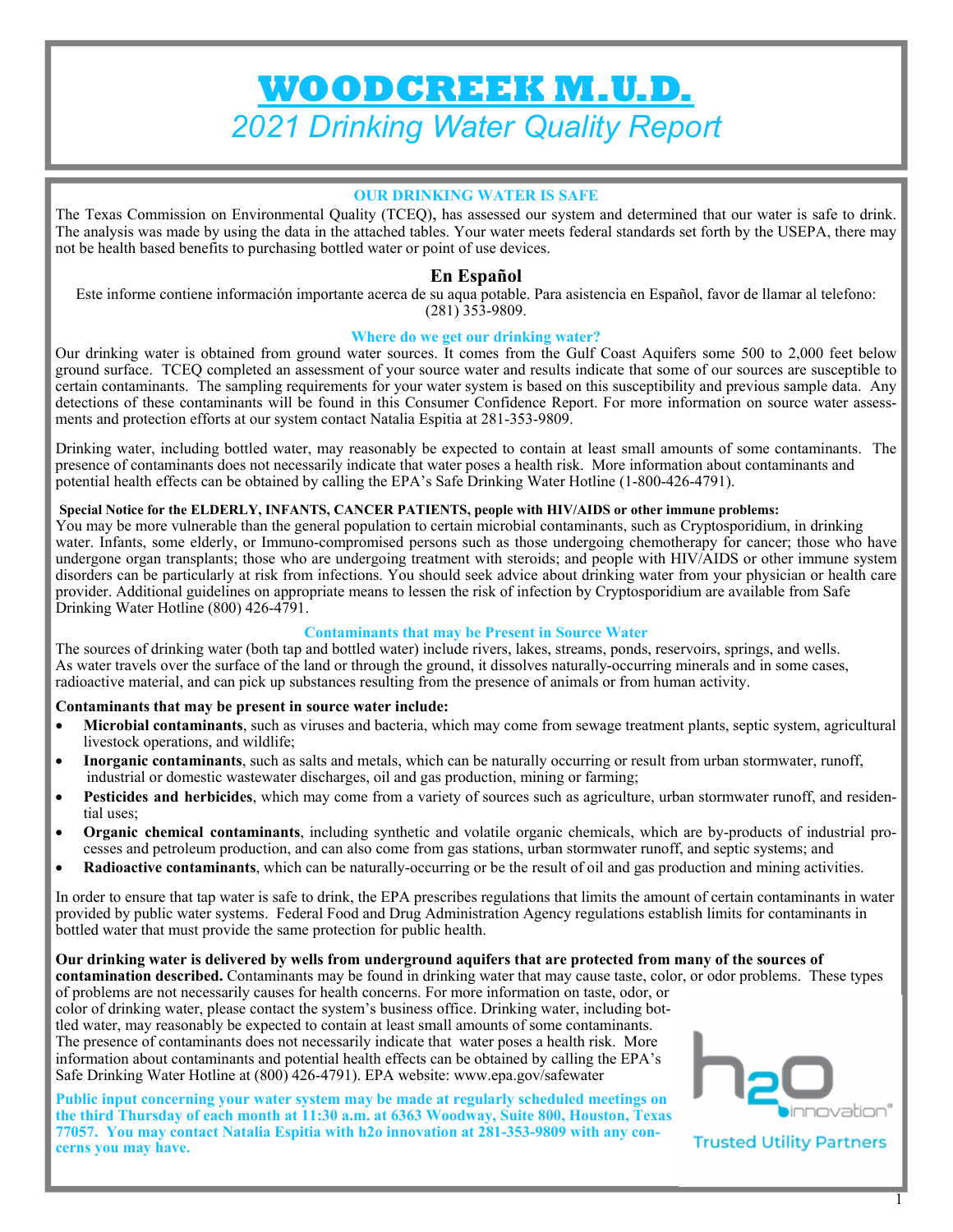#### **About the Following Table**

The following table contains all of the chemical constituents which have been found in your drinking water for the most recent testing performed in accordance with applicable regulations. USEPA requires water systems to test up to 97 constituents. The constituents detected in your water are listed in the attached table.

#### **DEFINITIONS**

**Maximum Contaminant Level (MCL)** - The highest level of a contaminant in drinking water. MCL's are set as close to the MCLG's as feasible using the best available treatment technology.

**Maximum Contaminant Level Goal (MCLG)** - The level of a contaminant in drinking water below which there is no known or expected health risk. MCLG's allow for a margin of safety.

**Treatment Technique** – A required process intended to reduce the level of a contaminant in drinking water.

Action Level – The concentration of a contaminant which, if exceeded, triggers treatment or other requirements which a water system must follow. **ppm** = parts per million or milligrams per liter (mg/l), one part per million corresponds to one minute in two years or a single penny in \$10,000. **ppb** = parts per billion or micrograms per liter (mg/l), one part per billion corresponds to one minute in 2,000 years or a single penny in  $$10,000,000.$ 

**pCi/l** = pico curies per liter: Measure of radioactivity.

**Maximum Residual Disinfectant Level (MRDL)** - The highest level of a disinfectant allowed in drinking water. There is convincing evidence that addition of a disinfectant is necessary for control of microbial contaminants.

**Maximum Residual Disinfectant Level Goal (MRDLG)** = The level of drinking water disinfectant below which there is no known or expected risk to health. MRDLGs do not reflect the benefits of the use of disinfectants to control microbial contaminants.

### **Woodcreek Municipal Utility District TX1011237 2021 Drinking Water Quality Report:**

| <b>Inorganic Contaminants</b> |             |                                                                     |                                       |                |                  |                                   |                               |  |
|-------------------------------|-------------|---------------------------------------------------------------------|---------------------------------------|----------------|------------------|-----------------------------------|-------------------------------|--|
| Year                          | Constituent | <b>Highest</b><br>Detected Level at<br><b>Any Sampling</b><br>Point | Range of<br><b>Detected</b><br>Levels | <b>MCL</b>     | <b>MCLG</b>      | <b>Units of</b><br><b>Measure</b> | <b>Source of Constituent</b>  |  |
| 2020                          | Fluoride    | 0.15                                                                | $0.15 - 0.15$                         | $\overline{4}$ | 4                | ppm                               | Erosion of natural deposits.  |  |
| 2021                          | Nitrate     | 0.09                                                                | $0.09 - 0.09$                         | 10             | 10               | ppm                               | Runoff from fertilizer use.   |  |
| 2019                          | Arsenic     | 2.3                                                                 | $2.3 - 2.3$                           | 10             | $\boldsymbol{0}$ | ppm                               | Erosion of natural deposits   |  |
| 2019                          | Barium      | 0.340                                                               | $0.340 - 0.340$                       | 2              | 2                | ppm                               | Discharge of drilling wastes. |  |

|      | <b>Radioactive Contaminants</b> |                                                                     |                                              |            |              |                                   |                              |  |
|------|---------------------------------|---------------------------------------------------------------------|----------------------------------------------|------------|--------------|-----------------------------------|------------------------------|--|
| Year | <b>Constituent</b>              | <b>Highest</b><br>Detected Level at<br><b>Any Sampling</b><br>Point | Range of<br><b>Detected</b><br><b>Levels</b> | <b>MCL</b> | <b>MCLG</b>  | <b>Units of</b><br><b>Measure</b> | <b>Source of Constituent</b> |  |
| 2021 | Gross Alpha                     | 3                                                                   | $3 - 3$                                      | 15         | $\theta$     | pCi/l                             | Erosion of natural deposits. |  |
| 2021 | Combined Radium<br>226/228      | 3.7                                                                 | $3.7 - 3.7$                                  | 5          | $\mathbf{0}$ | pCi/l                             | Erosion of natural deposits. |  |
| 2021 | Uranium                         | 1.2                                                                 | $1.2 - 1.2$                                  | 30         | $\theta$     | $\frac{u}{g}$                     | Erosion of natural deposits. |  |

|      | <b>Disinfectant Residual</b> |                        |                                     |   |          |                                   |                                           |  |  |
|------|------------------------------|------------------------|-------------------------------------|---|----------|-----------------------------------|-------------------------------------------|--|--|
| Year | Constituent                  | <b>Highest Average</b> | Range of MCL<br>Detected Levels MCL |   | MCL<br>G | <b>Units of</b><br><b>Measure</b> | <b>Source of Constituent</b>              |  |  |
| 2021 | Chlorine<br>Disinfectant     | 1.84                   | $0.52 - 3.60$                       | 4 |          | ppm                               | Disinfectant used to control<br>microbes. |  |  |